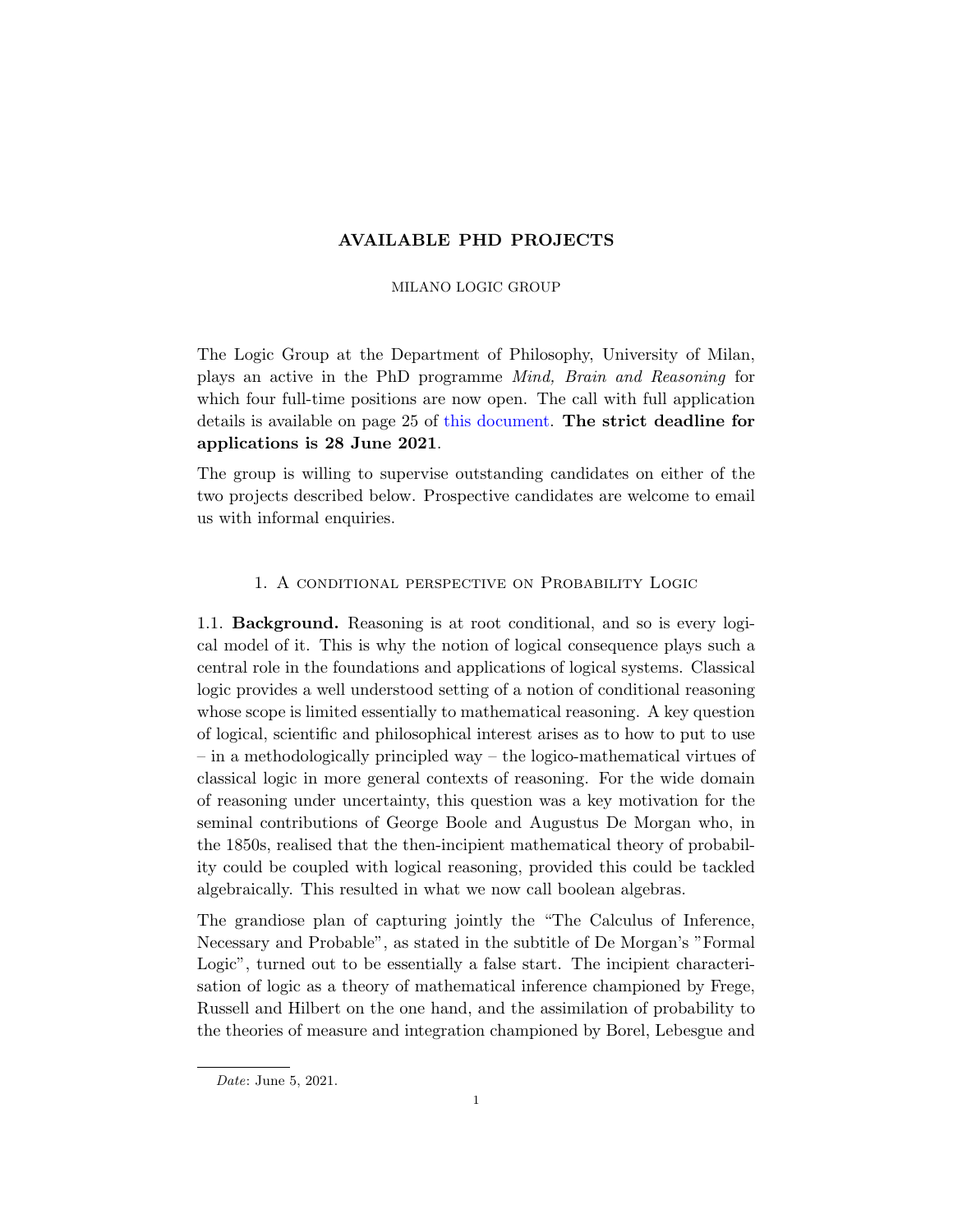Kolmogorov on the other hand, resulted in a clear-cut distinction between the two fields, which developed following largely non-intersecting paths.

While not mainstream, the idea of combining logic and probability was never abandoned [\[20–](#page-6-0)[22\]](#page-6-1), especially owing to its relevance to artificial intelligence [\[16,](#page-5-0) [32,](#page-6-2) [35,](#page-7-0) [36\]](#page-7-1). The current developments of which, especially in connection to the opportunities and limitations of machine learning are putting again the Boole-De Morgan view on center stage [\[10,](#page-5-1) [41\]](#page-7-2).

1.2. Aim of the project. The overarching goal of this PhD thesis is to provide

- (1) a thorough review of the relevant literature on the logico-probabilistic analysis of conditional reasoning spanning the various relevant approaches, including the philosophical [\[1,](#page-4-0) [28,](#page-6-3) [29\]](#page-6-4), probabilistic [\[8,](#page-5-2) [33\]](#page-6-5) and computer science based [\[5,](#page-5-3) [7,](#page-5-4) [13\]](#page-5-5).
- (2) an original contribution along one of the following lines
	- the application of the framework of Boolean Algebras of Conditionals [\[14\]](#page-5-6) to the analysis of conditional independence (e.g [\[19\]](#page-6-6))
	- the conditional-probabilistic analysis of the key patterns in scientific inference, especially *modus-tollens* [\[42\]](#page-7-3) and [\[30\]](#page-6-7).
	- the nonmonotonic properties of conditional probabilistic logic [\[4,](#page-4-1) [23,](#page-6-8) [24\]](#page-6-9)

Here is an illustration of the kind of specific questions that you will takle in this project.

Take  $\mathcal{SL}$  be the set of sentences built recursively from a finite propositional language  $\mathcal L$  as usual, and let  $P : \mathcal{SL} \to \{0,1\}$  be a probability function, that is to say normalised w.r.t. classical tautologies and finitely additive with respect to classical disjunctions. Following [\[37\]](#page-7-4) define, for each such probability function, for any  $\theta, \varphi \in \mathcal{SL}$  and for any real number  $t \in [0, 1]$  a probabilistic consequence relation  $\vdash_{P,t}$  by letting

$$
\theta \vdash_{P,t} \varphi
$$
 if and only if  $P(\theta \land \varphi) \geq t P(\theta)$ .

In this context  $t$  is interpreted as a *threshold* past which one interprets  $P(\varphi | \theta)$  as having *sufficiently high probability*. While originally developed to resolve negatively a conjecture of [\[25\]](#page-6-10), threshold-based probabilistic consequence relations provides a very promising framework for casting a variety of key questions related to this project, including the so-called "Adam's thesis" [\[2\]](#page-4-2) and the stability theory of belief [\[31\]](#page-6-11).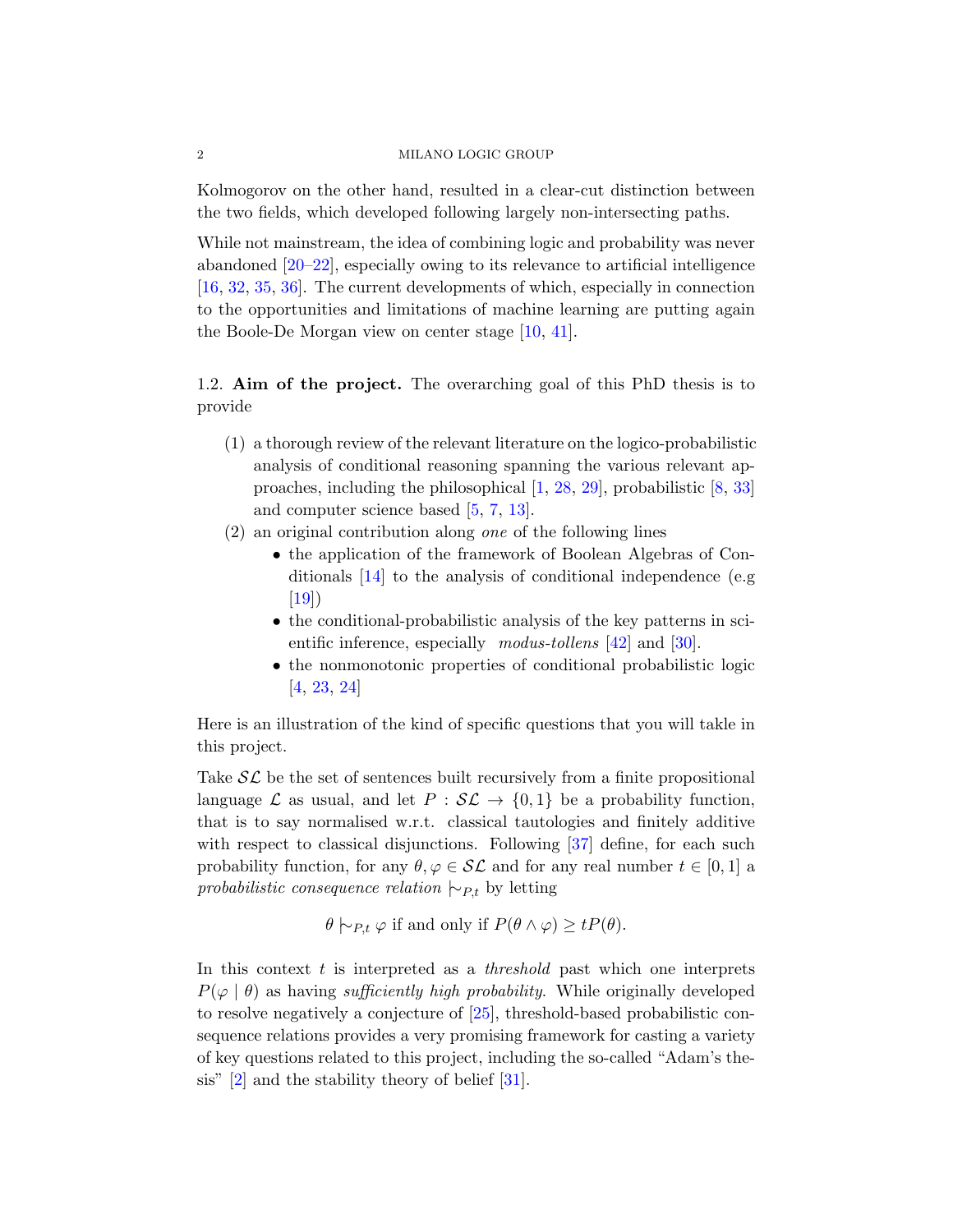### 1.3. Profile. The ideal prerequisites for this project are:

- a degree in Logic (or closely related fields)
- a confident command of classical logic
- working knowledge (e.g. as obtained in an undergraduate course) of probability or statistics.

Additional and very valuable assets include:

- knowledge of the history of modern logic
- working knowledge of abstract algebra
- graduate exposure to nonmonotonic logics

## 2. Probabilistic Proofs-as-Programs

2.1. Background. The computational interpretation of logical proofs, known as the Curry-Howard isomorphism [\[9,](#page-5-7) [27\]](#page-6-12), has influenced the early tradition of logical systems for the verification of specification requirements satisfaction, e.g in [\[12,](#page-5-8) [15,](#page-5-9) [26\]](#page-6-13), see [\[39,](#page-7-5) ch.7] for a historical and formal overview.

With the development of probabilistic interpretations of logics, and especially with the strengthening of their relevance due to the advent of Machine Learning techniques [\[16,](#page-5-0) [34,](#page-6-14) [36\]](#page-7-1), the role of types and proofs in a probabilistic setting has been recently extensively explored in the literature, with the introduction of some forms of probability in calculi with types or natural deduction systems. Notice that this is a different research program than the probabilistic proof-checking of deterministic computations, see e.g. [\[18\]](#page-5-10).

[\[38\]](#page-7-6) introduces a  $\lambda$ -calculus augmented with special "probabilistic choice" constructs, i.e. terms of the form  $M = \{p_1M_1, \ldots, p_nM_n\}$ , meaning that term M has probability  $p_1, \ldots, p_n$  of reducing to one of the terms  $M_1, \ldots, M_n$ respectively. Unlike TPTND, [\[38\]](#page-7-6) deals with judgements that do not have a context and uses a subtyping relation for the term reduction.

[\[6\]](#page-5-11) introduces "probabilistic sequents" of the form  $\Gamma \vdash_a^b \Delta$  that are interpreted as empirical statements of the form "the probability of  $\Gamma \vdash \Delta$  lies in the interval  $[a, b]$ ". Differently from this work, TPTND does not express explicitly probabilistic intervals, but only sharp probability values, while at the same time expressing such probability on output types, rather than on the derivability relation.

Finally, [\[17\]](#page-5-12) introduces the logic  $PA_{\rightarrow}$  where it is possible to mix "basic" and "probabilistic" formulas, the former being similar to standard Boolean formulas, and the latter being formed starting from the concept of a "probabilsitic operator"  $P_{\geq s}M : \sigma$  stating that the probability of  $M : \sigma$  is equal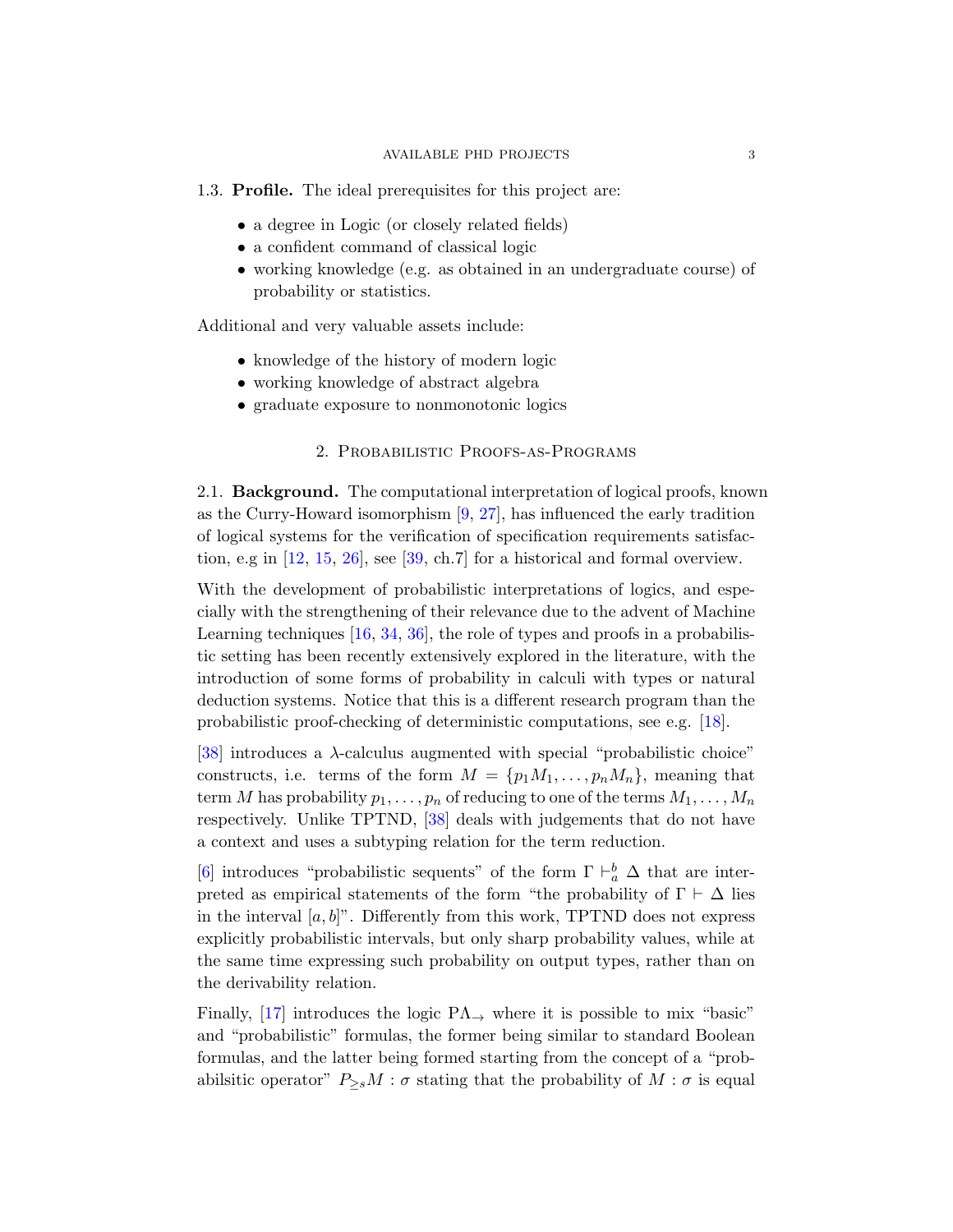to or greater than s. The semantics for  $PA_{\rightarrow}$  is Kripke-like and its axiomatisation is infinitary.

Most significantly for type-theoretical models of probabilistic reasoning, [\[3\]](#page-4-3) introduces a quantitative logic with fuzzy predicates and conditioning of states. The computation rules of the system can be used for calculating conditional probabilities in two well-known examples of Bayesian reasoning in (graphical) models.

In the same family, [\[43\]](#page-7-7) offers a Probabilistic Dependent Type Systems (PDTS) via a functional language based on a subsystem of intuitionistic type theory including dependent sums and products, expanded to include stochastic functions. We provide a sampling-based semantics for the language based on non-deterministic beta reduction. A probabilistic logic from the PDTS introduced as a direct result of the Curry-Howard isomorphism is derived, shown to provide a universal representation for finite discrete distributions.

In recent work [\[11\]](#page-5-13), we have formulated the probabilistic typed natural deduction calculus TPTND, which offers an integrated way to deal with probability intervals (similarly to [\[17\]](#page-5-12)) and probabilistic choices (similarly to [\[38\]](#page-7-6)). However, unlike these languages, TPTND was mainly designed to reason about and derive trustworthiness properties of computational processes. In fact, differently from all these other systems, TPTND has an explicit syntax both to deal with the number of experiments, and to prove trust in a process whenever the empirically verified probability is close enough to the theoretical one. The application of TPTND is specifically targeted to the evaluation of trustworthiness of probabilistic computational processes like those underlying current AI applications.

## 2.2. Aim of the Project. The project has two main aims:

- a thorough review of the relevant literature on the proof- and typetheoretical approaches to probabilistic reasoning which can be brought under the label of probabilistic Curry-Howard isomorphism, including and extending the formal attempts listed in the Background section of this document;
- an orginal contribution extending the system TPTND [\[11\]](#page-5-13) in one or more of the following non-exclusive directions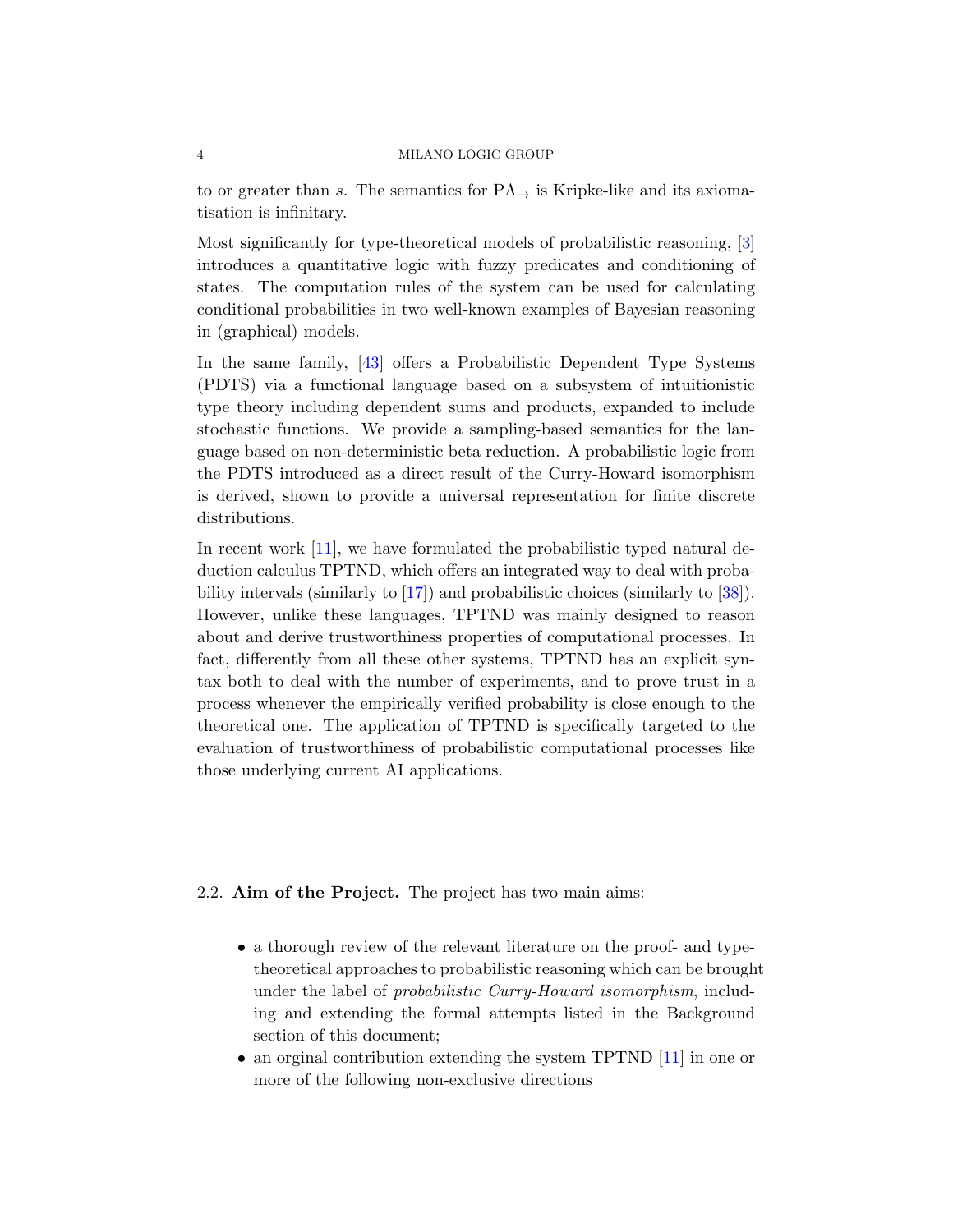- the development of a verification protocol for probabilistic trustworthy computations, e.g. by extending the existing Coq protocol for trust presented in [\[40\]](#page-7-8) with one of the available libraries for probabilistic reasoning, e.g. [https://github.com/](https://github.com/jtassarotti/polaris) [jtassarotti/polaris](https://github.com/jtassarotti/polaris);
- the extension of TPTND with probabilistic intervals and imprecise probabilities;
- the use of TPTND in the verification of biased computations;
- taking into account a finite number of resources, especially for experiments
- the development of sound relational and state transition semantics.
- 2.3. Profile. The ideal prerequisites for this project are:
	- a degree in Logic (or closely related fields)
	- a confident command of intuitionistic logic
	- working knowledge (e.g. as obtained in an undergraduate course) of probability or statistics.

Additional and very valuable assets include:

- knowledge of the verification debate and its sub-fields
- working knowledge of proof-checking techniques, e.g. Coq or HOL
- working knowledge of computational trust literature

## **REFERENCES**

- <span id="page-4-0"></span>[1] E.W. Adams. A Primer of Probability Logic. CSLI Lecture Notes, 1996.
- <span id="page-4-2"></span>[2] E.W. Adams. What Is at Stake in the Controversy over Conditionals. In G. Kern-Isberner, W. Roedder, and F. Kulman, editors, WCII 2002, pages 1–11. Lecture Notes in Artificial Intelligence, Springer, 2005.
- <span id="page-4-3"></span>[3] Robin Adams and Bart Jacobs. A type theory for probabilistic and bayesian reasoning. In Tarmo Uustalu, editor, 21st International Conference on Types for Proofs and Programs, TYPES 2015, May 18-21, 2015, Tallinn, Estonia, volume 69 of LIPIcs, pages 1:1–1:34. Schloss Dagstuhl - Leibniz-Zentrum für Informatik, 2015. doi: 10.4230/LIPIcs.TYPES.2015.1. URL [https://doi.org/10.4230/](https://doi.org/10.4230/LIPIcs.TYPES.2015.1) [LIPIcs.TYPES.2015.1](https://doi.org/10.4230/LIPIcs.TYPES.2015.1).
- <span id="page-4-1"></span>[4] H. Arló-Costa and R Parikh. Conditional Probability and Defeasible Inference. Journal of Philosophical Logic, 34(1):97–119, feb 2005.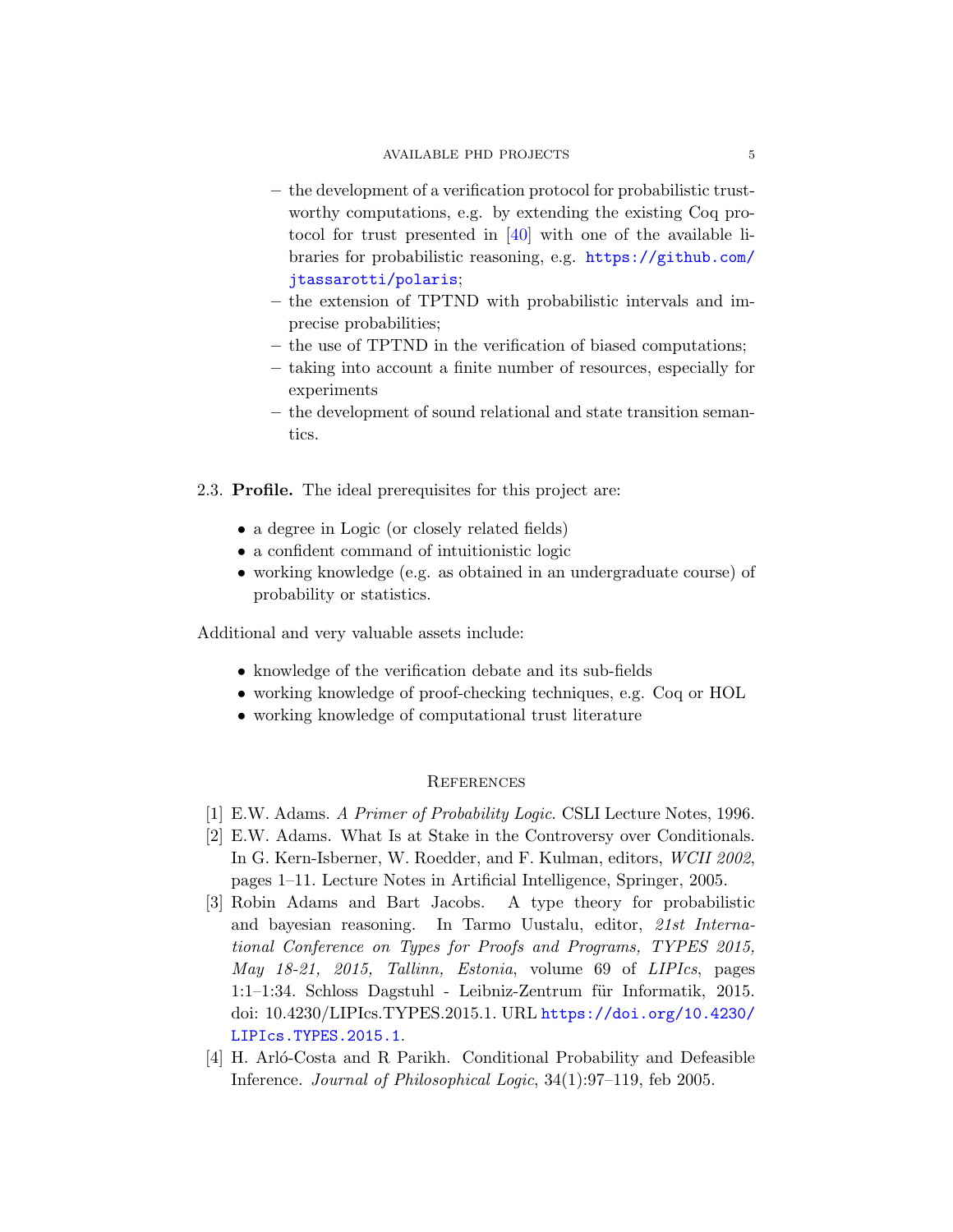- <span id="page-5-3"></span>[5] D. Bamber, I. R. Goodman, and H. T. Nguyen. Deduction from conditional knowledge. Soft Computing, 8(4):247–255, 2004. ISSN 14327643. doi: 10.1007/s00500-003-0268-0.
- <span id="page-5-11"></span>[6] Marija Boričić. Sequent calculus for classical logic probabilized. Archive for Mathematical Logic, 58(1-2):119–136, 2019.
- <span id="page-5-4"></span>[7] PG Calabrese. Reflections on logic and probability in the context of conditionals. Conditionals, Information, and Inference, pages 12–37, 2005.
- <span id="page-5-2"></span>[8] G. Coletti and R. Scozzafava. Probabilistic Logic in a Coherent Setting. Kluwer Academic Publishers, 2002.
- <span id="page-5-7"></span>[9] H.B. Curry. Functionality in combinatory logic. Proceedings of the National Academy of Sciences of the United States of America, 20(11): 584–590, 1934.
- <span id="page-5-1"></span>[10] A. Darwiche. Three Modern Roles for Logic in AI. Proceedings of the ACM SIGACT-SIGMOD-SIGART Symposium on Principles of Database Systems, pages 229–243, 2020.
- <span id="page-5-13"></span>[11] Fabio D'Asaro and Giuseppe Primiero. TPTND: Probabilistic typed natural deduction for trustworthy computations. In Proceedings of the 22nd International Workshop on Trust in Agent Societies, co-located with 20th International Conference on Autonomous Agents and Multiagent Systems (AAMAS 2020), London, UK May 3rd, 2021, CEUR Workshop Proceedings. CEUR-WS.org, forthcoming.
- <span id="page-5-8"></span>[12] E.W. Dijkstra. Correctness concerns and, among other things, why they are resented. In Proceedings of the 1975 International Conference on Reliable Software, pages 546–550. ACM SIGPLAN Notices, Los Angeles, California U.S.A, April 1975.
- <span id="page-5-5"></span>[13] D. Dubois and H. Prade. Conditional Objects as Nonmonotonic Consequence Relationships. IEEE Transactions on Systems, Man and Cybernetics, 24(12):1724–1740, 1994.
- <span id="page-5-6"></span>[14] T. Flaminio, L. Godo, and H. Hosni. Boolean algebras of conditionals, probability and logic. Artificial Intelligence, 286, 2020.
- <span id="page-5-9"></span>[15] R.W. Floyd. Assigning meanings to programs. Proceedings of Symposia in Applied Mathematics, 19:19–32, 1967.
- <span id="page-5-0"></span>[16] G. Gerla. Inferences in probability logic. Artificial Intelligence, 70(1-2): 33–52, 1994. ISSN 00043702.
- <span id="page-5-12"></span>[17] Silvia Ghilezan, Jelena Ivetić, Simona Kašterović, Zoran Ognjanović, and Nenad Savić. Probabilistic reasoning about simply typed lambda terms. In International Symposium on Logical Foundations of Computer Science, pages 170–189. Springer, 2018.
- <span id="page-5-10"></span>[18] Oded Goldreich. Probabilistic proof systems: A primer. Found. Trends Theor. Comput. Sci., 3(1):1–91, 2008. doi: 10.1561/0400000023. URL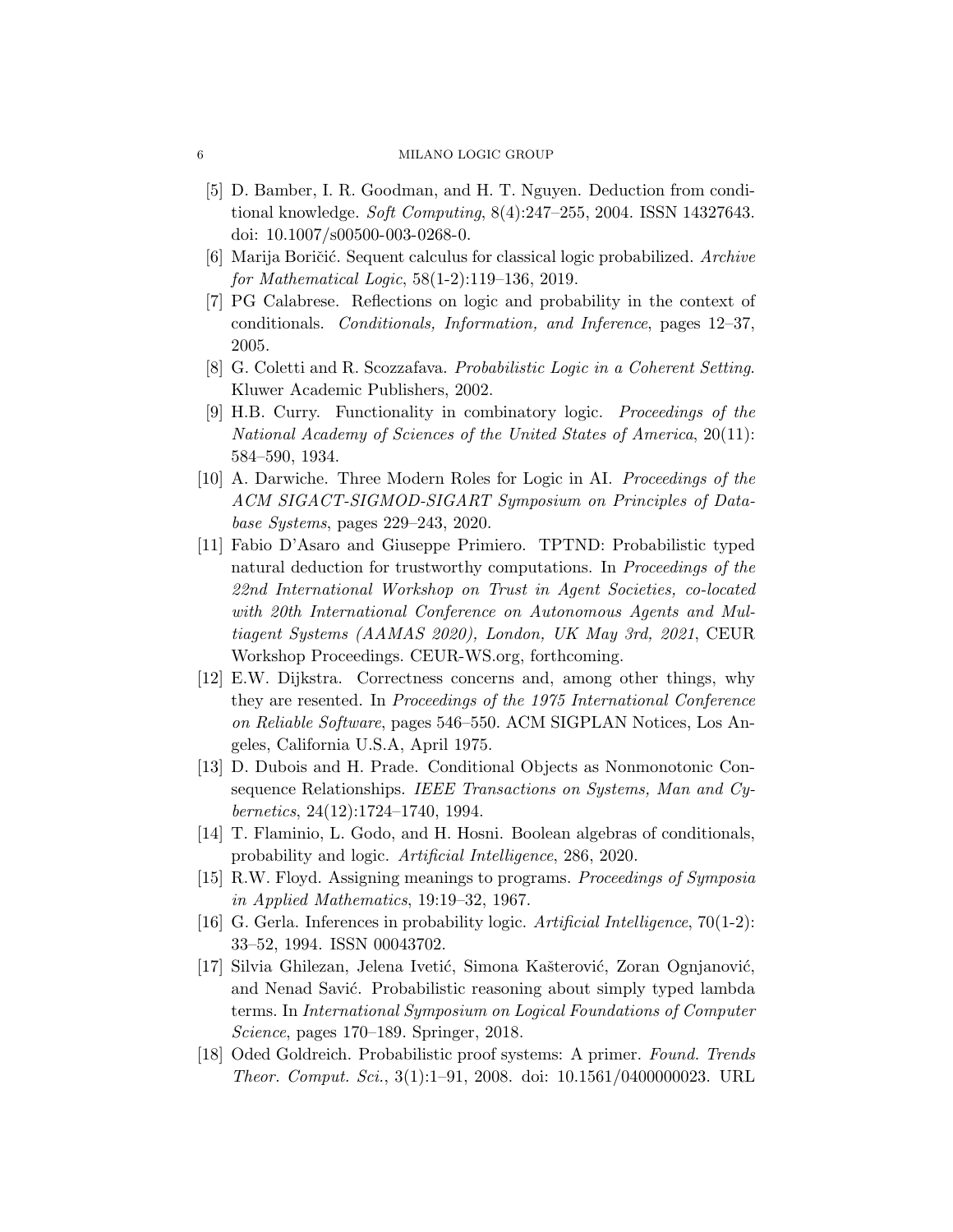<https://doi.org/10.1561/0400000023>.

- <span id="page-6-6"></span>[19] R. Haenni, J.W. Romeijn, J. Williamson, and G. Wheeler. Probabilistic Logics and Probabilistic Networks. Springer, 2011.
- <span id="page-6-0"></span>[20] T. Hailperin. Probability Logic. Notre Dame Journal of Formal Logic, 25(3):322–32, 1984.
- [21] T. Hailperin. Sentential Probability Logic. Origins, Development, Current Status, and Technical Applications. Academic Press, 1996.
- <span id="page-6-1"></span>[22] T. Hailperin. Logic with a Probability Semantics. Lehigh University Press, 2011.
- <span id="page-6-8"></span>[23] J. Hawthorne. On the logic of nonmonotonic conditionals and conditional probabilities. Journal of Philosophical Logic, 25(2):185–218, 1996.
- <span id="page-6-9"></span>[24] J. Hawthorne. Nonmonotonic conditionals that behave like conditional probabilities above a threshold. Journal of Applied Logic, 5(4):625–637, dec 2007.
- <span id="page-6-10"></span>[25] J. Hawthorne and D. Makinson. The quantitative/qualitative watershed for rules of uncertain inference. Studia Logica, 86(2):247–297, 2007.
- <span id="page-6-13"></span>[26] C.A.R. Hoare. An axiomatic basis for computer programming. Communications of the ACM, 12(10):576-580, 1969.
- <span id="page-6-12"></span>[27] William A. Howard. The formulae-as-types notion of construction. In J. Roger Seldin, Jonathan P.; Hindley, editor, To H.B. Curry: Essays on Combinatory Logic, Lambda Calculus and Formalism, pages 479– 490. Academic Press, 1980. original paper manuscript from 1969.
- <span id="page-6-3"></span>[28] C. Howson. Logic and Probability. British Journal for the Philosophy of Science, 48:517–53, aug 1997.
- <span id="page-6-4"></span>[29] C. Howson. Logic with numbers. *Synthese*, 156(3):491-512, 2007.
- <span id="page-6-7"></span>[30] H. E. Kyburg and C. Man Teng. Nonmonotonic logic and statistical inference. Computational Intelligence, 22(1):26–51, 2006.
- <span id="page-6-11"></span>[31] H. Leitgeb. Beliefs in conditionals vs. conditional beliefs. *Topoi*, 26(1): 115–132, mar 2007.
- <span id="page-6-2"></span>[32] H. T. Nguyen. A history and introduction to the algebra of conditional events and probability logic. Systems, Man and Cybernetics, IEEE, 12 (24):1671–1675, 1994.
- <span id="page-6-5"></span>[33] H. T. Nguyen, M. Mukaidono, and V. Kreinovich. Probability of implication, logical version of bayes theorem, and fuzzy logic operations. IEEE International Conference on Fuzzy Systems, 1:530–535, 2002.
- <span id="page-6-14"></span>[34] Hung T. Nguyen, Masao Mukaidono, and Vladik Kreinovich. Probability of implication, logical version of bayes theorem, and fuzzy logic operations. In Proceedings of the 2002 IEEE International Conference on Fuzzy Systems, FUZZ-IEEE'02, Honolulu, Hawaii, USA, May 12 - 17, 2002, pages 530–535. IEEE, 2002. doi: 10.1109/FUZZ.2002.1005046.